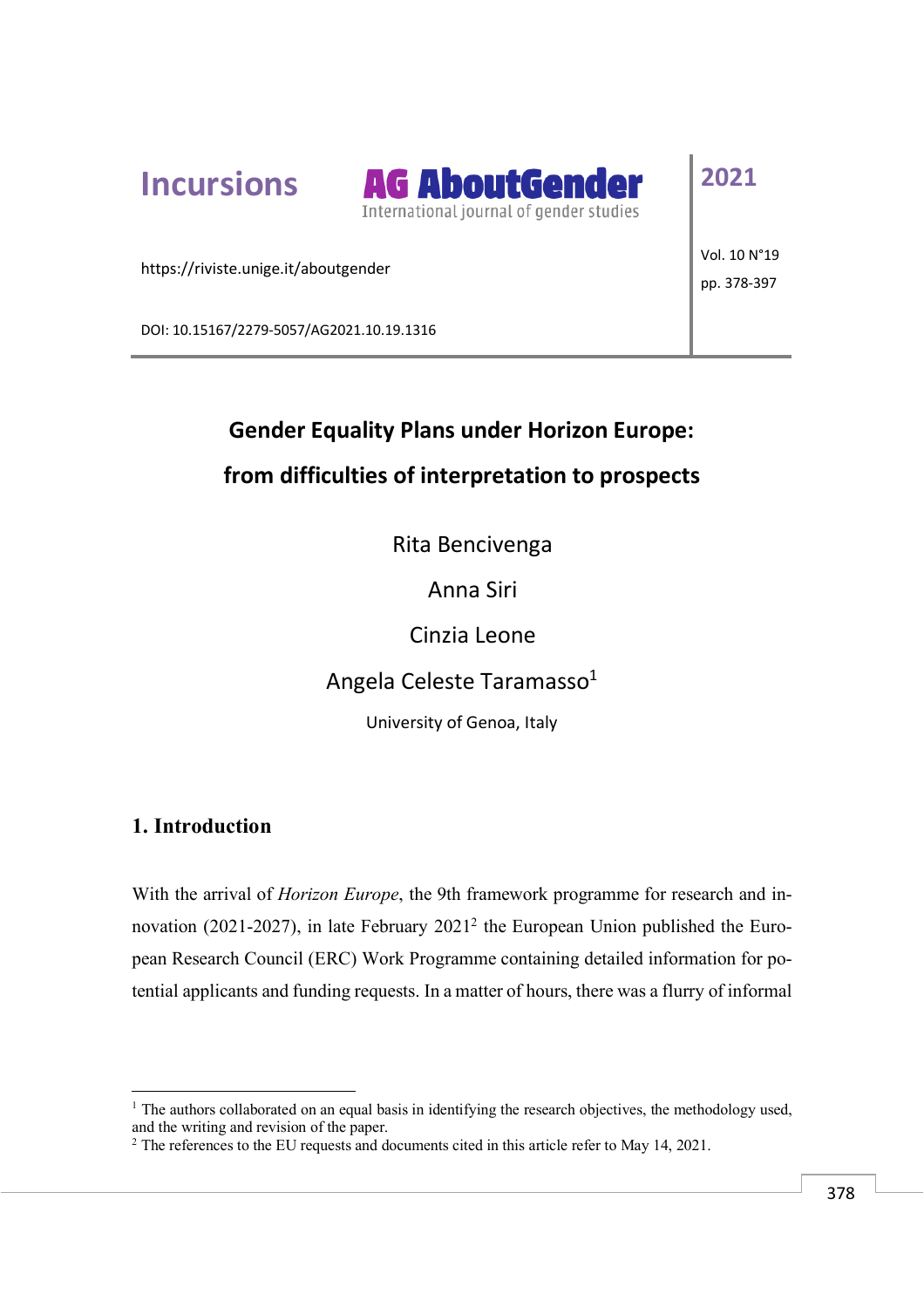contacts in academic circles regarding an important new feature of the ERC Work Programme: a box on the application form asking applicants to state whether their chosen institution for research had a Gender Equality Plan  $-$  GEP<sup>3</sup>.

The question sits in an academic context where, at European level, official data from *She Figures 2018* (European Commission 2019)*,* the publication providing indicators on gender equality in research and innovation at pan-European level, reveals that just 58% of Europe's higher educational institutions had a GEP in 2016. While several years have now passed and current figures are without doubt higher, it is clear that this type of initiative risks excluding a significant number of universities from potential funding and, even more importantly, limiting European countries which do not have national GEP legislation or programmes. To avoid being cut off from ERC funding and other financial support, the calls for which will be published in the coming months, the only alternative for universities is to swiftly create and implement a GEP. While meeting the Commission's formal requirements is relatively easy, it is much more difficult to implement the process of structural change which will guarantee a successful outcome for a GEP. In other words, there is a risk of it becoming a 'box ticking' exercise, a concern also raised by participants in GEPs that fall within official national programmes such as the UK and Ireland's *Athena SWAN Charter framework, a system rewarding universities which are formally commit*ted to fostering gender equality using GEPs as their main tool.

On the following pages we will share our experiences of participating in EU-funded projects aimed at implementing GEPs in Research Performing Organisations (RFO), a series of informal meetings held in 2018-2019 at Italian universities supporting gender equality at national and international level, and our knowledge of European literature and documentation on gender mainstreaming and GEP promotion4.

In the first section, we will focus on the context for the EU initiative, providing then more detailed information on projects currently available. We will next describe the situation in Italy, where tools and initiatives supporting equal opportunities in academia are not

<sup>&</sup>lt;sup>3</sup> We will use this abbreviation from this point onwards, since it is a widely used acronym in European academic circles.

<sup>4</sup> These activities were carried out mainly within the FIAGES project (No 793195), funded by the Horizon 2020 program, Marie Skłodowska-Curie action.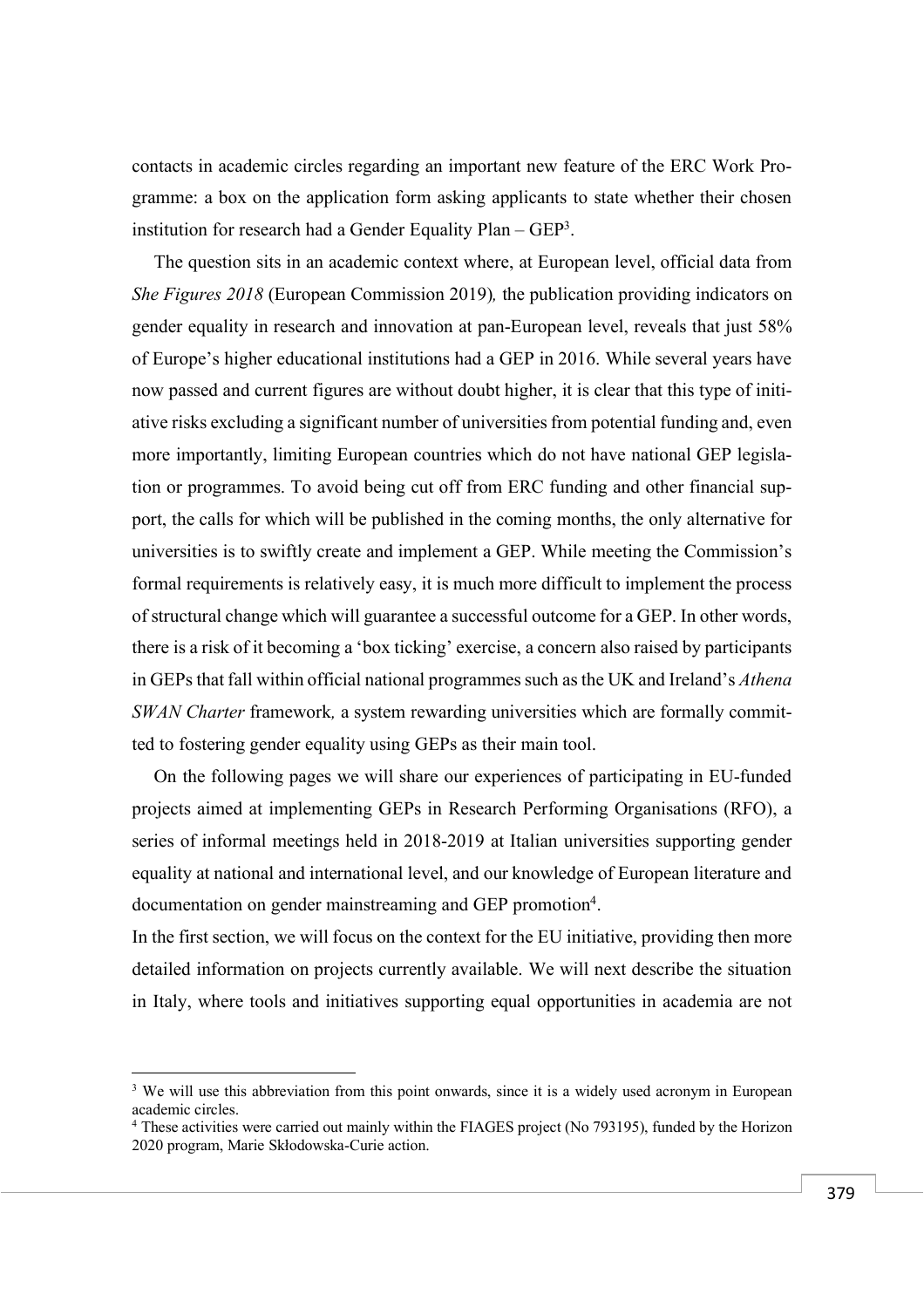clearly recognised as yet. Finally, we will conclude with observations and ideas for further exploring the issue, which remains relevant until the current EU framework programme, Horizon Europe, reaches its conclusion.

# **2. Efforts to support equal opportunities by the European Union**

Since 1984 the European Union has been funding research in the European Research Area (ERA) through multi-year grants programmes known as Framework Programmes for Research and Technological Development, normally abbreviated to Framework Programmes or with the acronyms FP1 to FP9. Since the eighth framework programme, the programmes have also been given a name used in official communications: *Horizon 2020* for the eighth programme (2014-2020) and *Horizon Europe* for the latest programme, which will run to 2027. The last two programmes are different in their specific objectives and actions for the scientific research being funded. While the emphasis in the previous programmes was on technological development, in Horizon 2020 and Horizon Europe the focus has shifted to innovation, as reflected in their full name: *Framework Programmes for Research and Innovation*.

A few years after the launch of the framework programmes, in 1998 the European Commission introduced gender mainstreaming, a strategy designed to integrate gender issues into all Community policies and activities and reduce inequalities between men and women<sup>5</sup>. At the same time, the European Council decided to include Community

<sup>&</sup>lt;sup>5</sup> We do not intend and nor is it possible here to chart the history of equality within the EU, mentioned as early as 1957 in the founding Treaty of the European Economic Community (EEC). However, it is important to mention the initiatives that laid the ground for what we have covered in the article, that is the measures stemming from Framework programmes for research and innovation related more closely to the academic and research sectors. We will give a brief outline of the equal opportunities Programmes referred to in the article, which are more general and fall prior to the initiatives which have directly impacted the Research and Development programmes from the fifth framework programme onwards.

The European Community has adopted a series of Action Programmes for Equal Opportunities. The First Community Action Programme in this sense (1982-85) centred on developing a global policy for women's employment. The Second (1986-90) introduced a more diversified policy focusing on disadvantaged and socially underprivileged women. This programme also introduced a series of studies prior to the third Action Programme for Equal Opportunities, covering the impact of new technologies on women's health. The Third Action Programme (1990-1995) sought to improve women's lives by increasing public awareness of gender equality issues, the image of women in the mass-media and women's participation in decisionmaking processes at all levels and in all areas of society. The Fourth Action Programme (1996-2000) concentrated on integrating gender into government policies.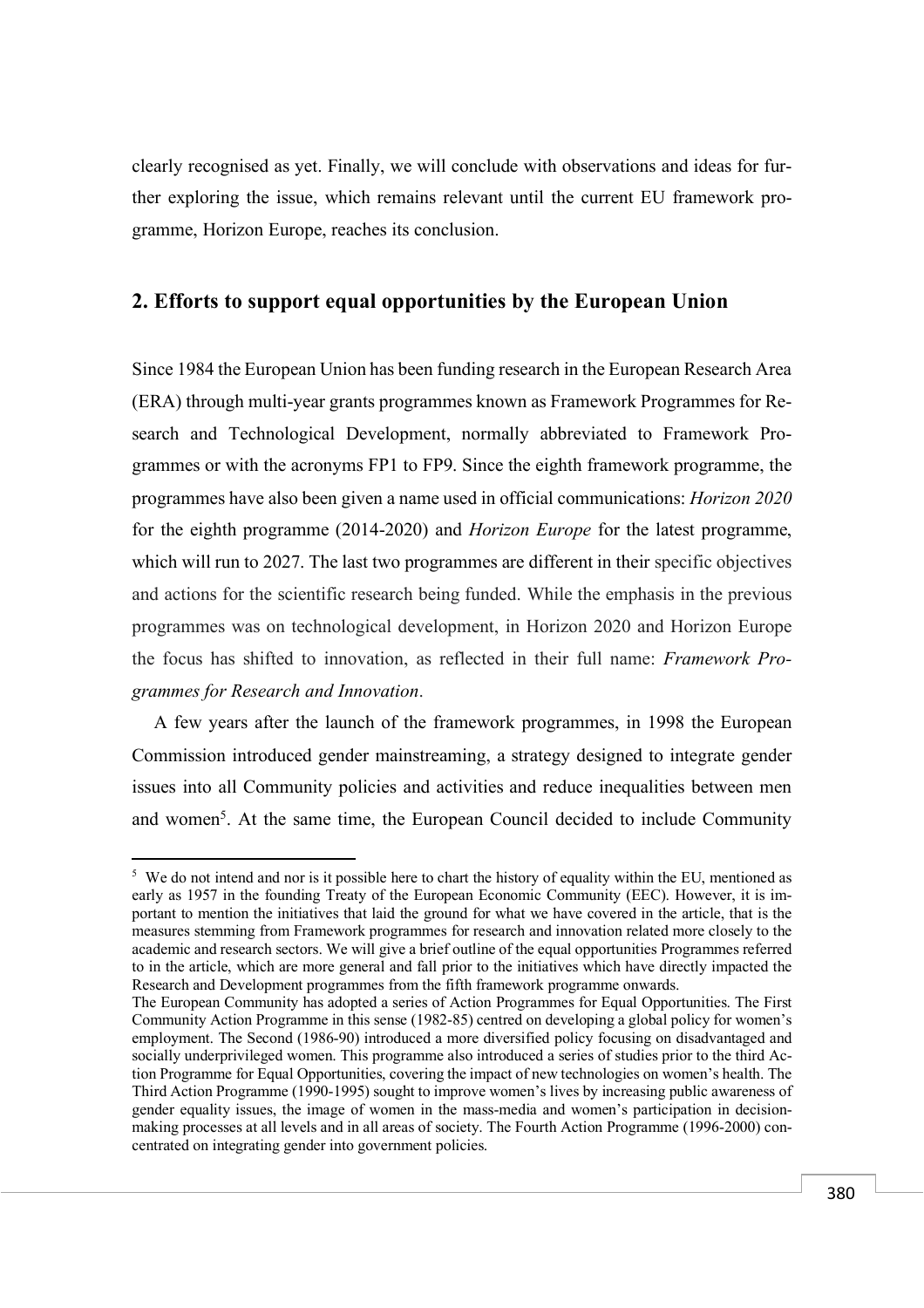policy on equal opportunities in FP5 (1998-2002). Shortly thereafter, in 2000, the Commission began promoting studies on the gender impact of each funding programme, laying the foundation for an assessment of gender integration in FP56.

As regards funding for research and innovation, greater emphasis was placed on the gender dimension in FP6 compared to FP5, having become a priority issue at each stage of the project cycle. FP6 included three closely gender-related objectives for research: increasing the number of female researchers taking part in projects, ensuring women scientists are involved in the processes of assessment, consultation and implementation, and redesigning research to ensure it meets the requirements of both women and men. To achieve these objectives, the European Commission asked the scientific community to begin considering gender issues when preparing research proposals, particularly in applications for Integrated Projects and Networks of Excellence: the projects had to include a gender equality action plan. The Commission also raised the percentage of women on various committees, including assessment committees for project calls, aiming to increase the number of women in the database from 18% in FP5 to 40%. They sought: i) Women scientists with experience of any scientific discipline, in order to increase the number of women in all assessment groups for priority issues; ii) Women scientists with experience of any scientific discipline relating to gender issues; iii) Women scientists with gender as their main field of competence7. Specific reports were also commissioned along with a summary of the findings from various spheres (EC, 2009).

The FP6 funded Research Performing Organisations - RPOs - and Research Funding Organisations - RFOs – in order to remove discriminatory barriers for women in their scientific careers and in decision-making processes, helping research organisations implement gender equality plans and include the issue of gender in their research.

FP7's Science in Society (SIS) programme FP7 and the Science with and for Society (SwafS) programme with calls for Gender Equality in Research and Innovation (GERI).4

<sup>6</sup> European Commission (2001), Gender impact assessment of the Fifth Framework Programme specific programmes, Promotion of Innovation and Encouragement of participation of SMEs, Luxembourg, Office for Publications of the European Communities. https://op.europa.eu/en/publication-detail/-/publication/eb6e08f8-9269-48ff-9762-bdc13b6a156a. This web page and all the other pages quoted in the article were last accessed on 15 May 2021.

<sup>7</sup> https://cordis.europa.eu/article/id/19868-commission-seeks-women-fp6-evaluators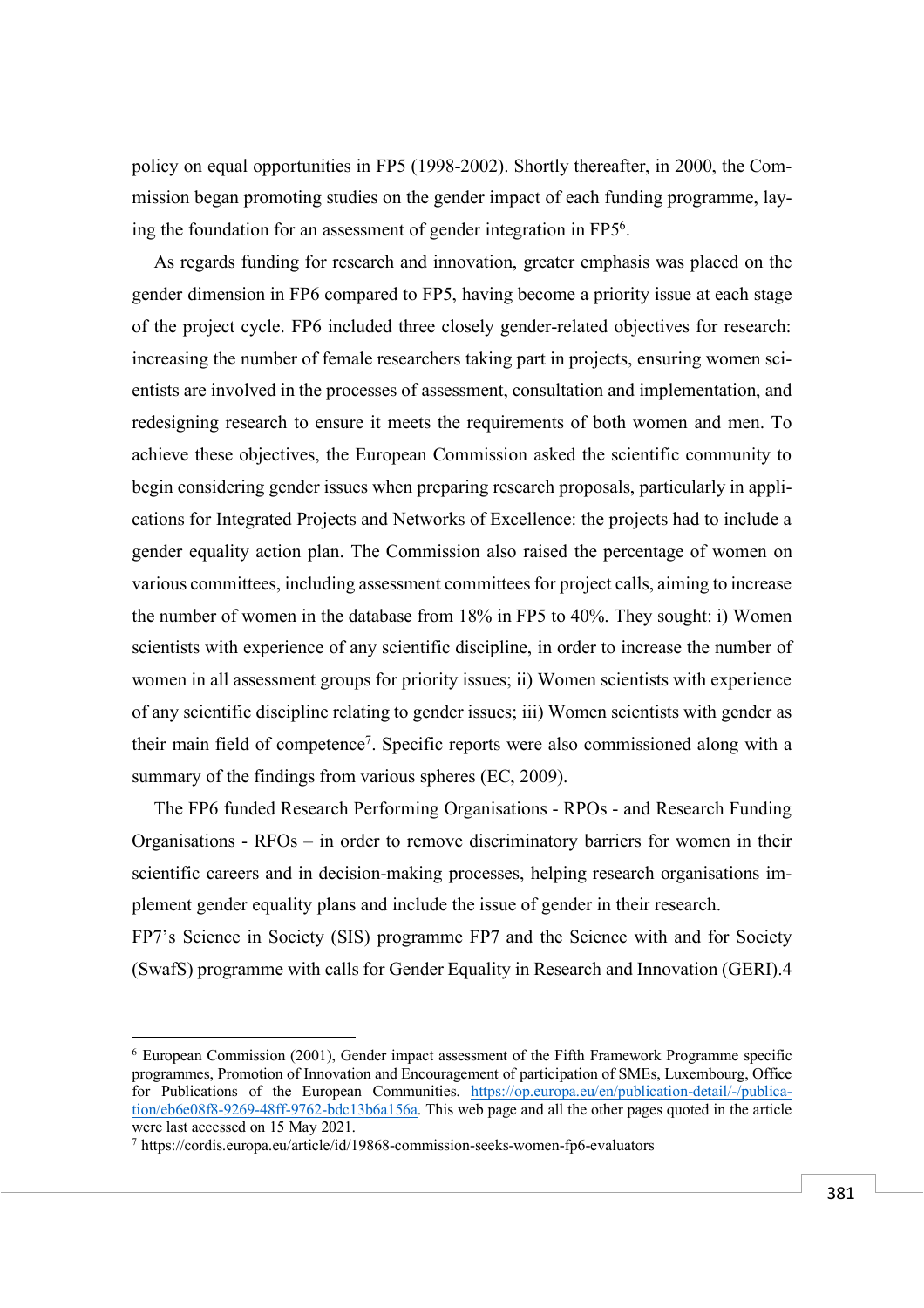- Support to research organisations to implement Gender Equality Plans in Horizon 20208 marked a turning point, providing funding for *Gender Action Plans* - GAP (FP7) - and *Gender Equality Plans* - GEP (*Horizon 2020*). This is not the place for a detailed examination of how EU terminology has evolved, particularly the shift from "Action Plan" to "Equality Plan", or the changes this reflects in conceptual terms. For further information, see the literature on the differences between gender mainstreaming policies and positive action policies (Stratigaki 2005), and the ambivalence surrounding the European Commission's adoption of gender mainstreaming (Meier 2018; Lombardo and Forest 2014; Lombardo and Meier 2006).

The European Commission's decision, from FP7 onwards, to create dedicated programmes for GEPs was offset by its choice to drop the requirement for projects to include a gender equality action plan as in FP6. This may have contributed to the gap between what was funded through GEPs at structural level and the progress made by individual projects in terms of the organisations taking part in research consortia and the content of research itself. For example, Mergaert and Lombardo (2014) examined the Commission's documents and reports in an attempt to establish why action plans were abandoned for individual projects, but did not find an adequate response.

However, projects funded by the SIS and GERI programmes did produce useful material on GAPs and on GEPs: the published reports and articles are now available to everyone thanks to the Open Access policy which applies to EU-funded projects. It gives access to valuable material covering various scientific disciplines, a useful way of introducing a "sex/gender" perspective (Tannenbaum, Greaves, and Graham 2016; Tannenbaum *et al.* 2019; Directorate-General for Research and Innovation 2020; 2013) in research or creating GEPs following the guidelines issued by the European Institute for Gender Equality (EIGE)<sup>9</sup>.

In short, the EU's framework programmes have provided significant support for gender issues, funding gender equality initiatives within the research field for many years, from individual projects and consortia to wider actions involving the entire scientific

<sup>8</sup> The SwafS programme included five areas: Ethics, Science Education, Open Science (Open Access), Public engagement in responsible research and innovation, Promoting Gender Equality in Research and Innovation.

<sup>9</sup> https://eige.europa.eu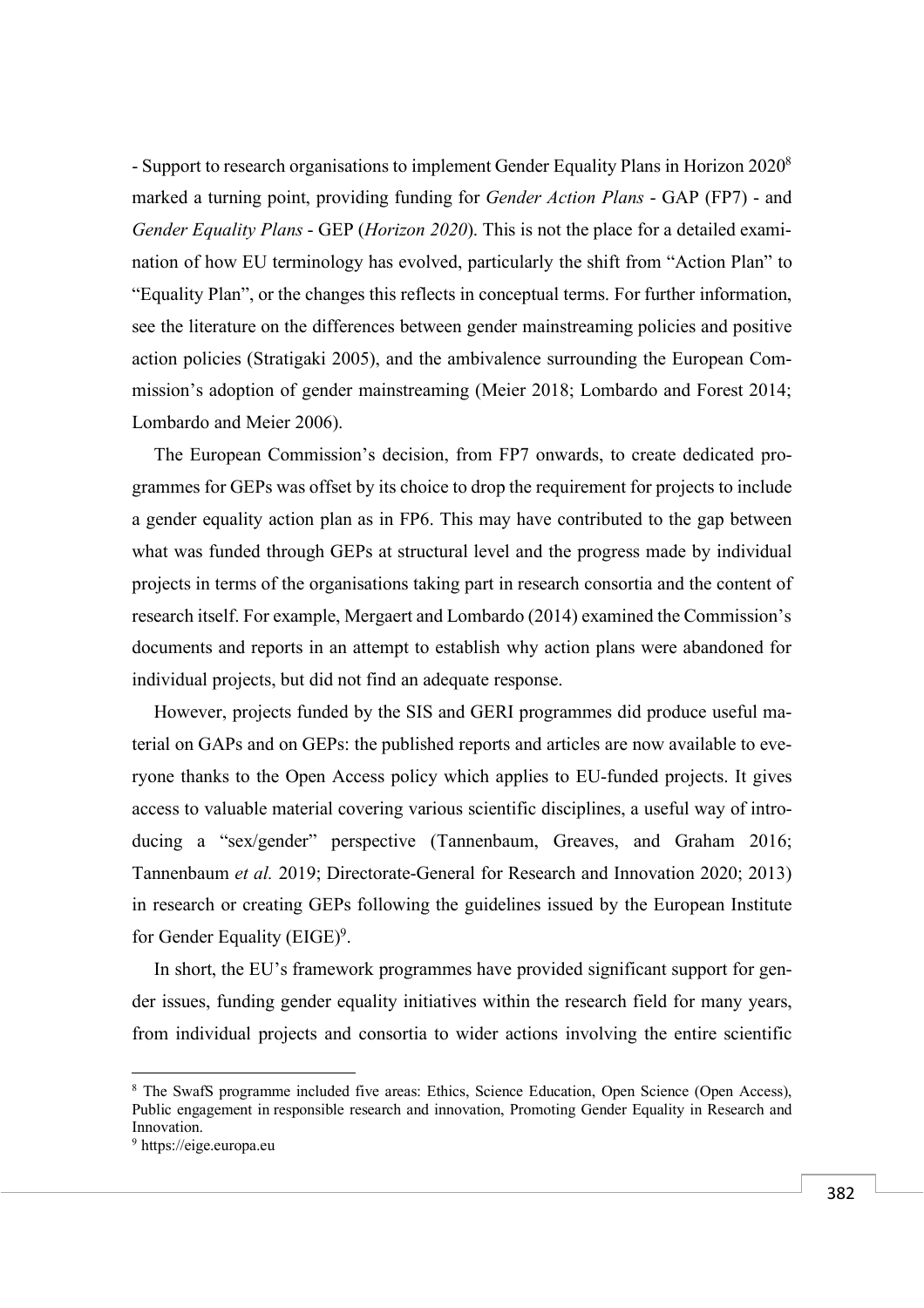community, RPOs and RFOs. A key feature of the initiatives is the importance not only of redressing the numbers of men and women taking part in research and development, but also of including different perspectives within scientific contexts. The latter has yet to find exhaustive responses: particularly in high-tech sectors, it requires research educators to apply gender perspectives to the educational pathways – ones which are mostly overlooked in the scientific world – and asks researchers to review and expand their knowledge and competences to include a gender perspective in each step of the research process.

The pathway that universities have undertaken thanks to the EU has produced numerous reports, strategies, policies and recommendations to date. They are available online, making them easy to consult by anyone not involved in the academic world.

Another important legacy left by the aforementioned programmes is a greater understanding at academic and scientific level of the increasing importance of gender issues. This also stems from networking actions and opportunities to share gender policies and funded projects, which are active across Europe and have led to requests that the EC places greater emphasis on gender within the *Horizon Europe* framework programme. Running from 2021 to 2027, FP9 (Horizon Europe) might finally lead to gender equality being widely and effectively promoted within European universities. The new requirement from 2022 is to adopt a GEP by the time they sign a grant agreement with the EC.

# **3. Compulsory Gender Equality Plans for EU funding**

Published in February 2021, the new Work Programme from the European Research Council (ERC) funds frontier research in all fields of knowledge, with no age limit as regards scientific maturity. Its Working group on gender issues<sup>10</sup> is particularly active in promoting new gender-focused initiatives and assessments for funded projects.

The ERC's model grant agreement for the previous *Horizon 2020* programme had already made equal opportunities for women and men a key priority for research projects. The model grant agreement signed by bodies receiving funding required them to aim for

<sup>10</sup> https://erc.europa.eu/thematic-working-groups/working-group-gender-issues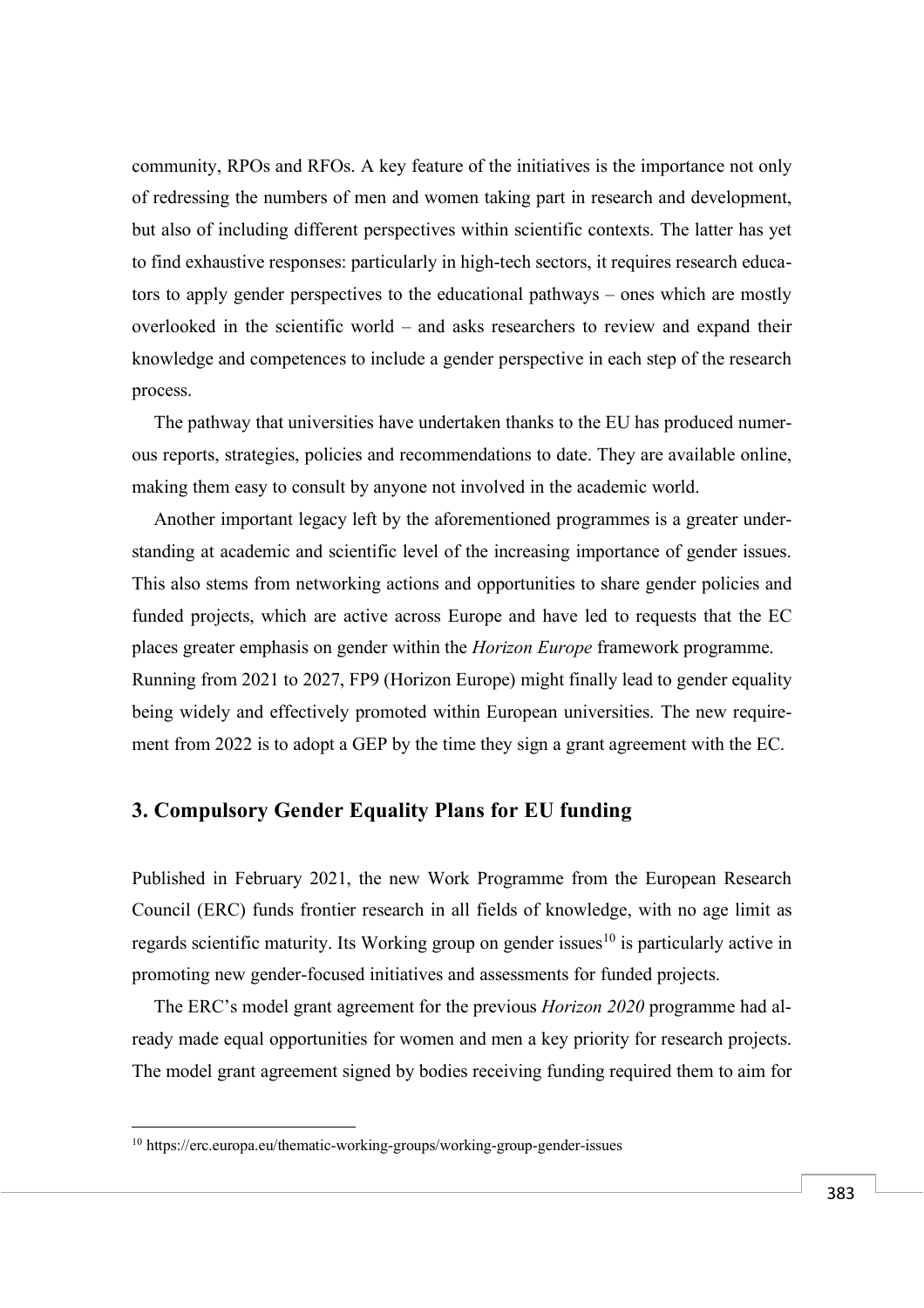gender equality for staff involved at all levels of each project, including supervisory and managerial roles. Those failing to meet this requirement risked having their funding curtailed, although we do not currently know whether and how many cases of budget cuts actually occurred<sup>11</sup>.

An important new feature emerged when new calls for proposals were published under *Horizon Europe*: the requirement for bodies hosting successful research candidates to adopt a GEP<sup>12</sup>. The application form for new proposals asks the person representing the institution to state whether or not it currently had a GEP, answering YES or NO. The answer does not impact the evaluation of proposals, but if funding will be subsequently rewarded, the institution has to create and adopt a GEP (subject to a list of minimum requirements) before signing the contract with the EU.

The idea was clearly influenced by similar action taken recently in Europe, such as the project involving the three most important research funding bodies in Ireland, Science Foundation Ireland, the Irish Research Council and the Health Research Board. To be eligible for funding, higher education institutions are required to take part in the *Athena SWAN* (AS)<sup>13</sup> programme. With its three different Awards (bronze, silver and gold), Athena SWAN recognises and acknowledges good practice in gender equality within higher education and research institutions: representation, progress and success for all. A GEP is a key part of the documents that Universities must submit to obtain an Award. A UK study on AS shows the link between securing funding and university leaders' efforts to obtain AS awards (Ovseiko *et al.* 2017).

As regards creating and implementing a GEP, the EU currently requires<sup>14</sup> a senior figure to sign a formal document which is published on the University's website, outlining i) the human resources involved and the gender competences allocated to implement the GEP; ii) collecting and monitoring sex/gender-disaggregated data for staff and the

<sup>&</sup>lt;sup>11</sup> https://ec.europa.eu/research/participants/data/ref/h2020/mga/erc/h2020-mga-erc-multien.pdf

<sup>&</sup>lt;sup>12</sup> This is not the only change regarding proposals for research projects; for further details see: https://sciencebusiness.net/framework-programmes/news/eu-considers-tougher-rules-promote-gender-equalityhorizon-europe

<sup>&</sup>lt;sup>13</sup> Athena Swan was set up in the UK in 2005 and has been operating in Ireland since 2015. https://www.advance-he.ac.uk/equality-charters/athena-swan-charter

<sup>&</sup>lt;sup>14</sup> The information given on these pages was taken from the EU website, specifically: https://ec.europa.eu/info/research-and-innovation/strategy/gender-equality-research-and-innovation\_en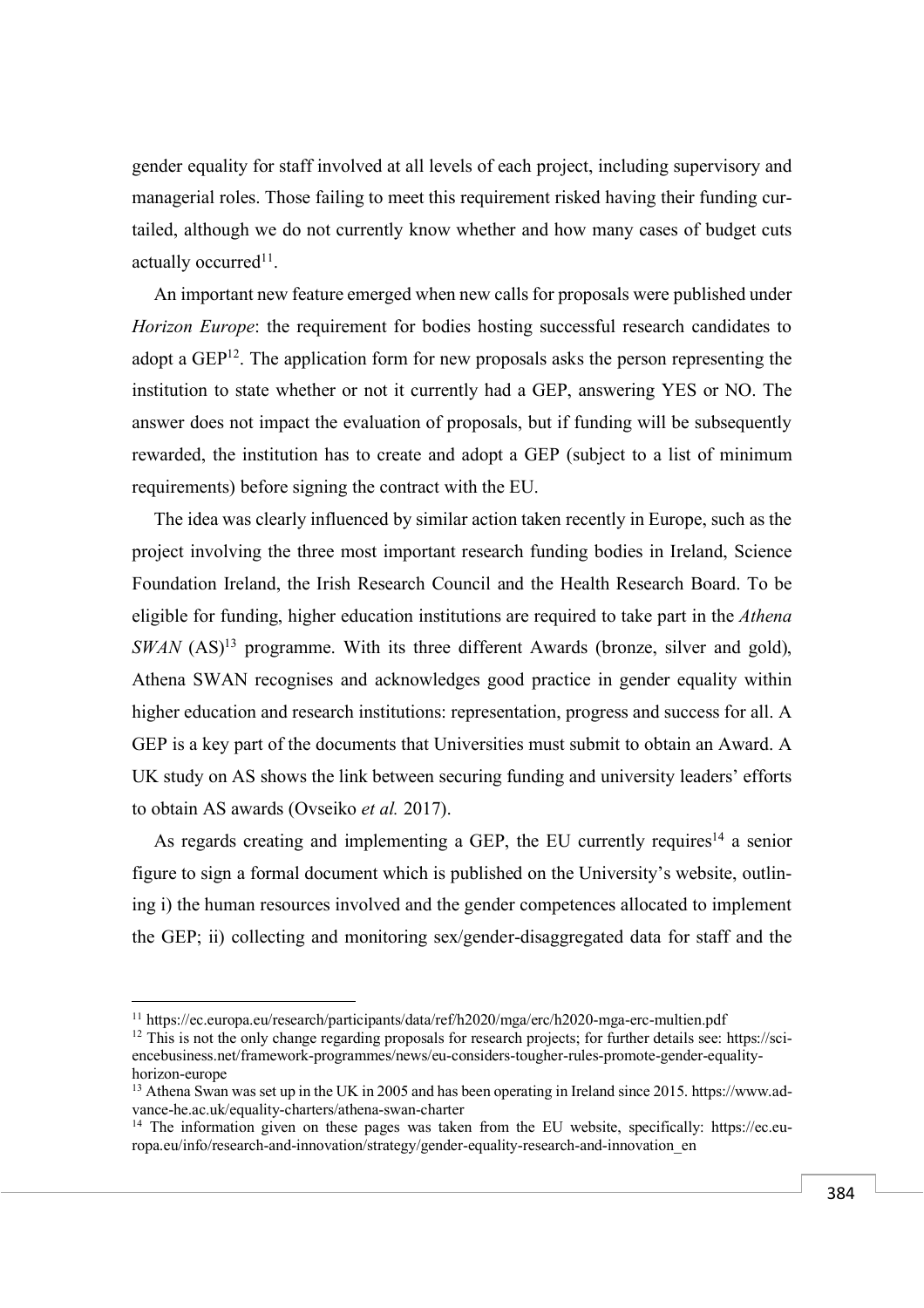student body; iii) indicator-based annual reports; iv) training for staff, including those in decision-making roles, to increase their awareness and understanding of gender equality practices and unconscious gender biases.

In practices the measures and objectives must cover a number of areas typically included in GEPs: a) the life/work and organisational balance; b) gender balance in leadership and decision-making processes; c) gender equality in recruitment and career development; d) gender integration in research and educational content; e) action to combat gender-based violence, including sexual harassment.

The EU does not oblige organisations to follow a common model, but refers universities seeking compliance to the information and guidelines available online. The most relevant is the European Institute for Gender Equality (EIGE) website, which has a dedicated GEP section and provides numerous examples of European GEPs issued from FP7 onwards. As mentioned previously, FP7 and *Horizon 2020* funded many Coordination and support actions (CSAs) in which a partnership, usually with one or two expert partners acting as mentors and guides for "newbie" partners, embarked on creating a GEP in RPOs and RFOs. It is important to note that the CSAs are not research projects, but rather subsidiary measures funding dissemination, outreach and communication, networking, coordination and support. The results of these fully-funded actions are an invaluable resource when it comes to understanding the issue and realising lasting change.

While it does not provide a common template for GEPs, the EU has indicated five minimum requirements and the concrete measures and objectives that are in fact covered by most GEPs at European level. The lack of a common template is justified by the fact that GEPs are already a formal requirement in some European countries, Spain and Austria included, while in others such as Ireland, the aforementioned funding initiative has led all Universities to adopt a GEP even though they are not formally required.

In a memo dated April 2021, the EU stated that although 2021 application forms already include a question on GEPs, they will not be considered an eligibility criterium for calls until 2022. The fact remains, however, that time is running out for Universities which do not yet have a GEP, since the document requires profound institutional and structural change, the involvement of teaching, research and administrative staff (and the student body to a lesser extent) and significant investments in staff and funding.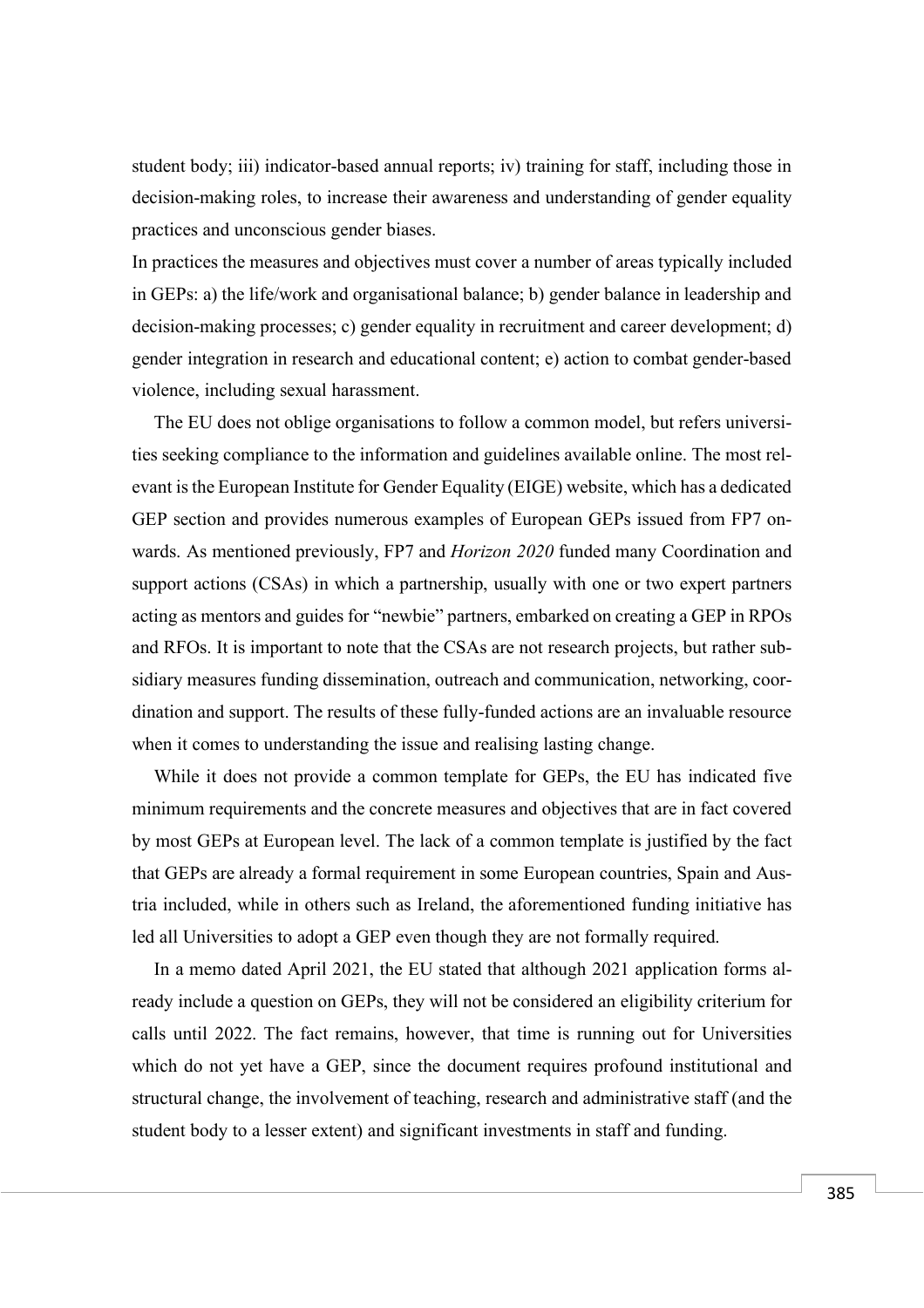### **4. Equal opportunities initiatives in Italian universities**

This is not the place for a detailed analysis of action by Italy's public bodies and state Universities on equal opportunities, gender equality and wellbeing in the workplace. We will provide only a brief overview, as with the EU's pathway to equality. There is an obvious coincidence between the EU's guidelines and programmes and actions taken in Italy, which have always fallen within the European legal framework and have adopted EU recommendations without delay.

To summarise the situation in Italy, Equal Opportunities Committees (Comitati per le pari Opportunità - CPOs) were first launched under Decree Law n. 198 of 11 April 2006, the Equal opportunities code. In 2008 the National Conference of Italian Universities' Equality Bodies<sup>15</sup> set up a Network of University Committees' Equal Opportunities representatives. The network fosters cooperation among universities by running conferences and training sessions. The Conference's website contains a full list of events, the most recent of which are: the National Conferences at the University of Genoa (2018) and Federico II University, Naples (2019) and a training course for serving CUG members, held most recently at the University of Macerata in 2018.

Article 21 of Italian Law 183/2010 required Public Administrations to establish a Committee for equal opportunities, workplace wellbeing and anti-discrimination (CUG), a central committee to guarantee equal opportunities and promote workers' wellbeing and protection against workplace discrimination. The CUG replaced previous CPOs set up to combat gender discrimination and sexual harassment, as well as the *Anti-mobbing committees* designed to ensure wellbeing in the workplace and prevent psychological harassment. The Directive of 4 March 2011 laid down guidelines for CUGs. Some Universities, including the Universities of Genoa<sup>16</sup> and Trieste, Milan's Cattolica University and a handful of others retain a CPO alongside the CUG.

Article 48, Subparagraph 1 of the aforementioned "Equal opportunities code" requires Public Administrations to operate three-year Positive Action Plans (PAPs). The aim is to

<sup>15</sup> http://www.cpouniversita.it

<sup>&</sup>lt;sup>16</sup> The University of Genoa's CPO is elected and represents all areas of the University; the CUG only includes Personnel, Technical, Administrative and Library staff (TABS) and is open to nominations.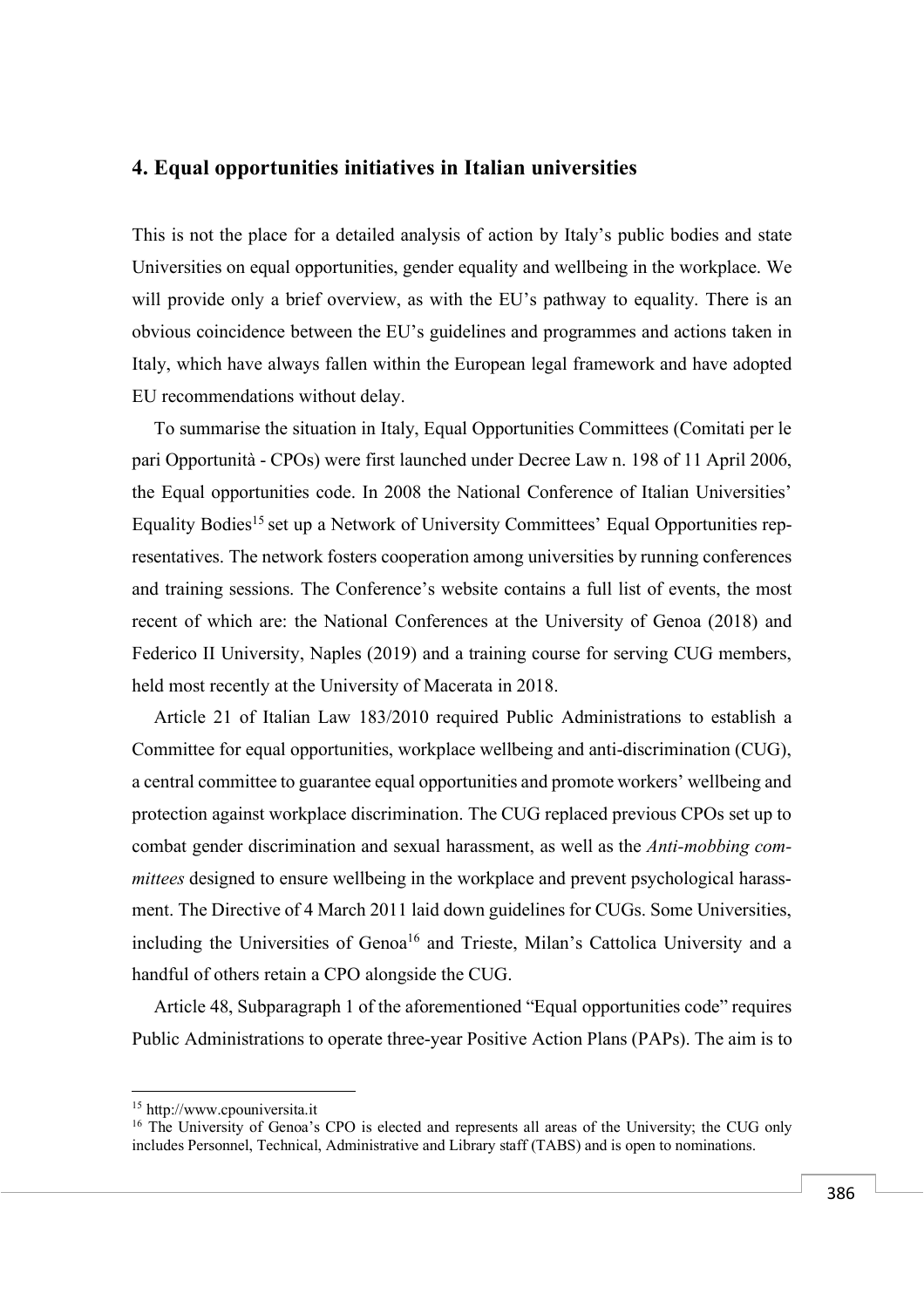remove obstacles to equal opportunities at work and between men and women, and to rebalance the numbers of women in management positions and activities, limited to cases where the gender gap is a least two thirds. Positive action involves special temporary measures which, notwithstanding the formal principle of equality, are designed to remove obstacles to full equal opportunities. They are extraordinary measures, since they apply to specific contexts, and are temporary, as they can only be kept in place while inequality persists.

*She Figures 2018* (European Commission 2019) reveals the percentage of higher education institutions which have adopted a GEP, following a survey by the EU project Monitoring the Evolution and Benefits of Responsible Research and Innovation  $(MoRRI)<sup>17</sup>$ . These are the most complete data currently available. The MoRRI data show that 56% of RPOs adopted a GEP in the EU-28 in 2016, ranging between over 90% in Sweden, Germany and the UK to 60% in Ireland and less than 20% in Slovakia, Bulgaria and the Czech Republic. The figure for Italy is 39% (European Commission 2019, 110). The difference stems at least in part from the fact that Universities are legally required to have a GEP in countries such as Austria and Spain. Given that PAPs have been compulsory for state universities since 2006, it is obvious that participants in the MoRRI survey did not consider them a GEP.

However, the page of the EIGE website covering gender equality in Italy states that "By Law, Public Administrations – including all Public research organisations including Universities – must have a gender equality plan (also called Positive Action Plan and referred to hereafter as PAP). Therefore, all 96 Italian universities have a PAP)"18. It is clear that the lack of common terminology can sometimes make it difficult to see affinities between national systems<sup>19</sup>.

Nonetheless, the *She Figures 2018* report is used throughout Europe by those involved in gender equality issues: in Italy at least, the data seem to represent a situation that is far

 $17$  Monitoring the Evolution and Benefits of Responsible Research and Innovation - MoRRI, funded under the H2020 programme and running for three and a half years, introduced a monitoring system for responsible research and innovation via six dimensions: public engagement, science education, gender, ethics, open access to the results of scientific research and governance for R&I.

<sup>18</sup> https://eige.europa.eu/gender-mainstreaming/toolkits/gear/legislative-policy-backgrounds/italy.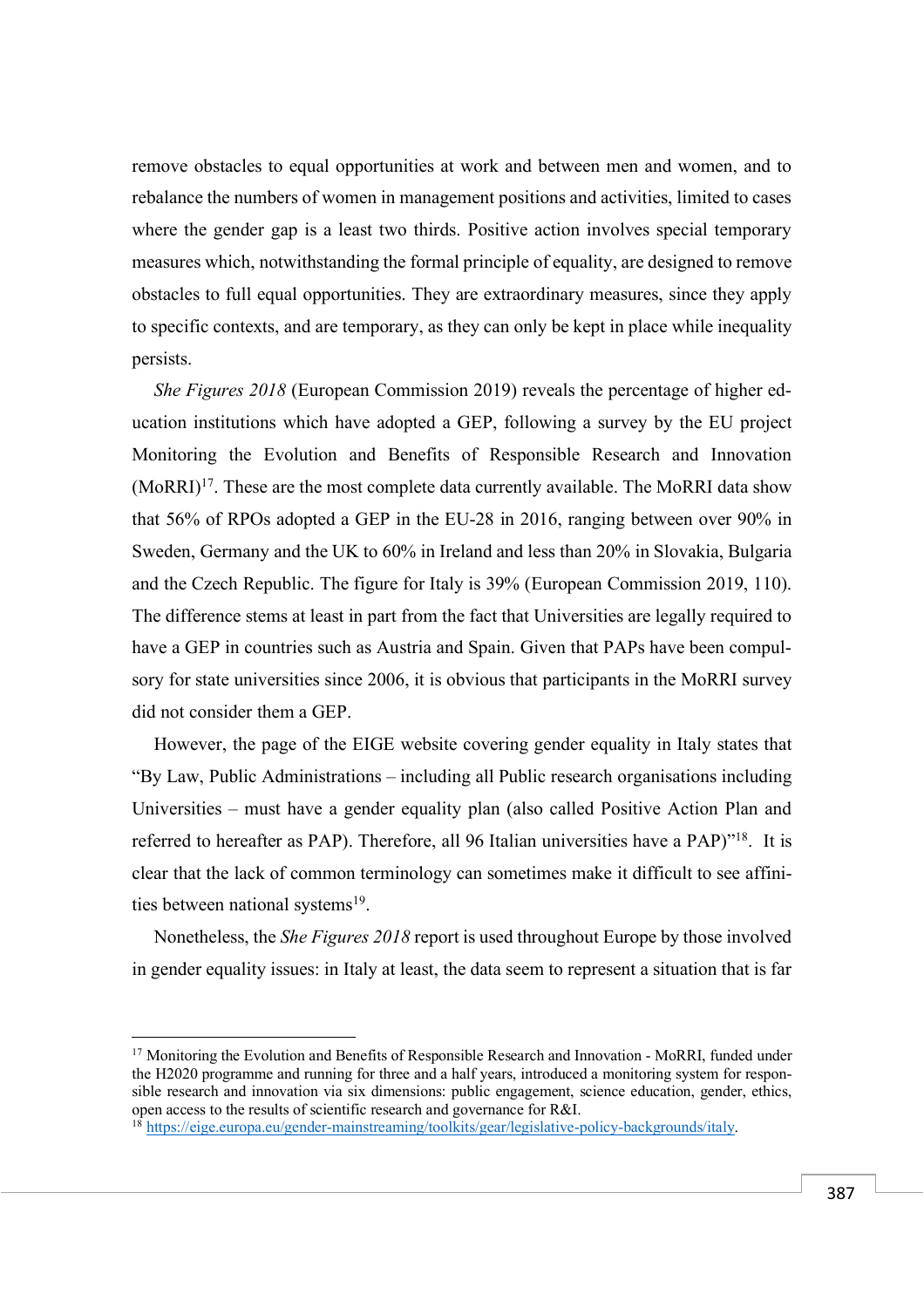removed from reality. As mentioned before, public bodies have been required to have a CUG since 2011, and failure to implement one leads to a ban on hiring new staff.

The three-year PAPs are available online on the Universities' (and Public bodies') websites, as are other countries' GEPs, so they are easy to analyse and compare. Galizzi and Siboni (2016) studied the PAPs of 28 Italian universities, revealing that most concentrate on collecting gender-disaggregated data, on maternity and children's services and providing information on gender discrimination to create a more favourable environment for women. The PAPs did not cover awareness of gender issues in science or promoting women as leaders. The authors behind the research also revealed that positive action is mostly aimed at academic and administrative staff, thereby ignoring the needs of trainee researchers and students<sup>20</sup>

A comparison of the information and data that Horizon Europe will require from 2022 from GEPs, mandatory to be allocated EU funding, reveals certain differences. Not all PAPs cover the five areas required by the EU, and methods, timescales, responsibilities and auditing methods are not always detailed.

#### **5. From Positive Action Plans to Gender Equality Plans**

 $\overline{a}$ 

APRE (the Italian Agency for the Promotion of European Research), which since the advent of the ERC Work Programme has provided online sessions for Universities interested in understanding the scope and consequences of the EU's request. In our opinion, the idea of creating special commissions for creating and implementing GEPs at Italian universities, the strategy recommended by APRE, risks creating parallel organs to CUGs and CPOs, extending the timescales involved and making the approval process more complex. Not to mention the time needed to set up commissions, from selecting staff, representing various areas of the academic sector, assigning powers and interacting with dif-

<sup>&</sup>lt;sup>20</sup> For details and updates on PAPs, see work by Rapetti, E., Poggio, B. (2018) "I piani di Azioni Positive delle Università italiane", in R. Kodilja, P. Tomio (editor) *Partecipazione ed empowerment delle donne*, ETS, Pisa; Tampieri A. (2020) Prevenzione e rimozione delle discriminazioni: la Direttiva n. 2/2019 e il ruolo dei C.U.G. Diversity Management. In Diversity Management: nuove frontiere dell'inclusione e sfide per i C.U.G. universitari, edited by Francesca Galgano, Maria Sarah Papillo - Naples: FedOAPress, 2020.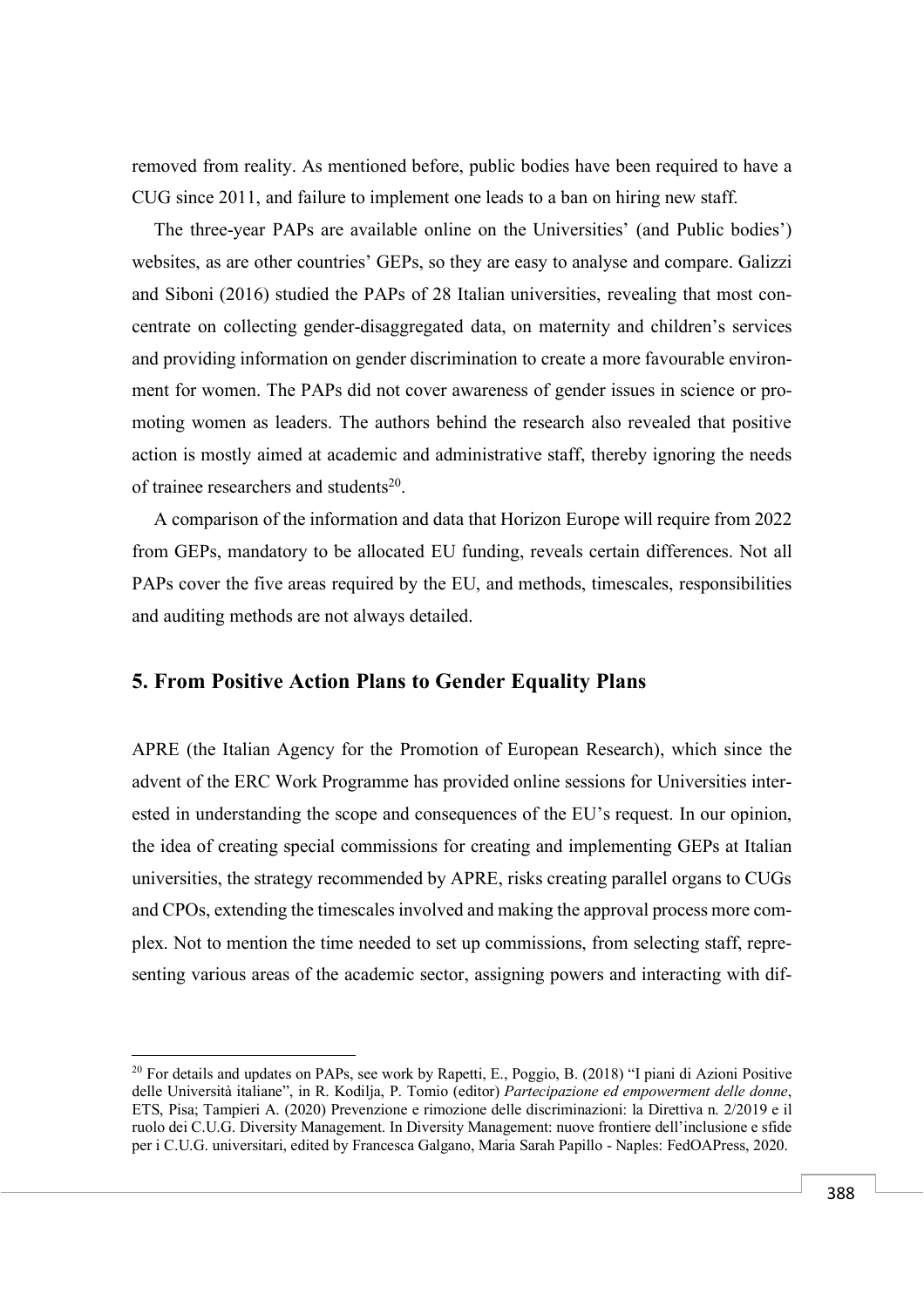ferent academic contexts to provide extensive training and change the criteria for commissions and working groups at every level. Another problem linked to new, special commissions is the inevitable overlap with established responsibilities and a lack of recognition for PAPs and activities in existence for years.

It would therefore seem more logical to strengthen the roles of existing, recognised CUGs (and, where existing, CPOs) representing the various sectors of academia, as they are already aware of how their Universities operate. CUGs normally work with trusted Consultants, offices for students with disabilities and other organs covering the areas the CUP must include in its planning. CUGs and/or CPOs might begin by analysing existing structures and initiatives that could turn their activities into wider PAPs, thereby establishing whether one or more areas required for the GEPs by Horizon Europe have been overlooked or are unbalanced. CUGs also produce an annual report on planned PAP activities, hence they are already monitored and could easily be widened to include new elements.

It might be useful to create a working group within the CUG (and the CPO, if there is one) with additional competences, which could concentrate for a limited time on producing the documents the Commission requires and turning PAPs and Gender Budget data<sup>21</sup>, where present, into full GEPs. After this stage, managing the GEPs, monitoring and assessing action and planning subsequent GEPs would be the remit of the CUG and CPO. Their staff could be increased permanently to handle the additional workload, and members' roles would be optimised and widened.

If the Commission confirms that GEPs will become a requirement for projects in 2022, there will be very little time left. Universities are complex organisations, and their hierarchies and bureaucracy make for lengthy decision-making times. Not surprisingly, GEP projects funded under *GERI-4* in *Horizon 2020* lasted up to four years, an appropriate

 $^{21}$  The gender budget is not currently cited in EU documents referring to the GEPs required by universities from 2022 onwards. There is a whole section on Gender Budgets on the European Institute for Gender Equality's website (https://eige.europa.eu/gender-mainstreaming/toolkits/gender-budgeting/what-is-gender-budgeting), and some recent EU-funded projects have focused on gender budgets or have included them within their scope. Examples are the project funded under FP7, TRIGGER - TRansforming Institutions by Gendering contents and Gaining Equality in Research, with the University of Pisa as a Partner, and an ongoing project funded under Horizon 2020 run by the University of Modena and Reggio Emilia: LeTSGEPs Leading Towards Sustainable Gender Equality Plans in research institutions, https://letsgeps.eu)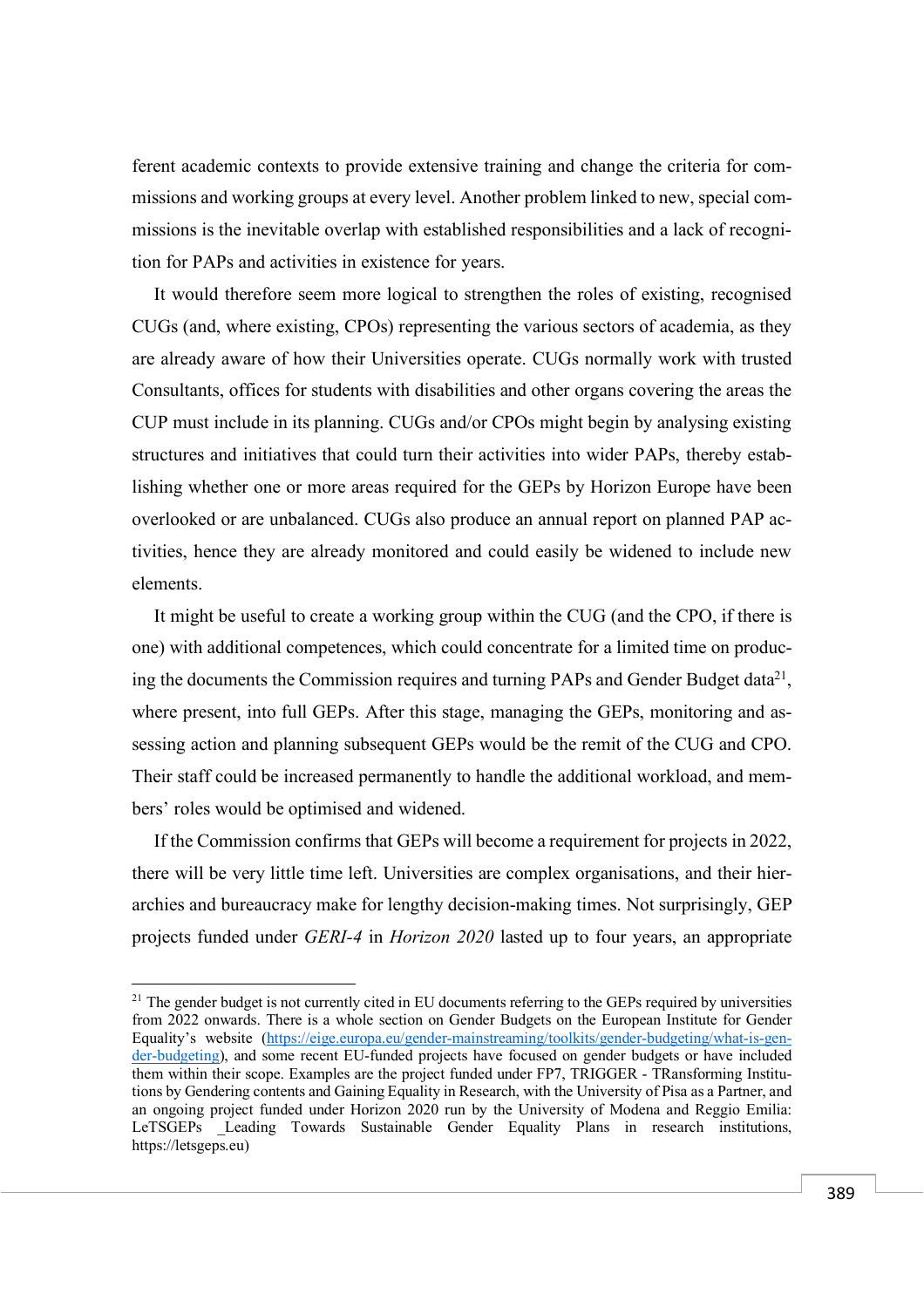timescale in the absence of other formal gender equality initiatives – a situation common to some Countries. It is important to note that the absence of a GEP or specific regional or national initiatives does not necessarily mean that the Universities concerned have fewer women teachers or researchers, particularly in STEM disciplines in Eastern Europe. On the other hand, GEPs produced under EU projects are rarely consultable on the websites of the Universities involved. This would seem to confirm the fear that, once projects have ended, GEPs do not become a permanent part of University life, explaining why the EU insists on initiatives being sustainable. Maintaining the visibility of a GEP, which must be published on the University's website, is much easier for Universities which have already taken part in projects funded by FP7 and *Horizon 2020*, but adapting and integrating the content of PAPs – which are also public documents – might not take much longer if the process is organised adequately.

It is important to note that Italian PAPs do not follow a single model, as is the case for GEPs produced in the UK and Ireland. While the format of PAPs may vary, the content is always similar; given the nature of CUGs, they are not limited to gender issues and are wider documents than those required by the EU. It might therefore be useful to adopt one of the GEP models validated by *Horizon 2020* projects, particularly regarding the summary of the GEP's objectives: they must be specific, auditable, recognised, realistic and time-limited. This section of the GEP, with tables or diagrams for easy monitoring and assessment of the objectives, might be used as the final section of the PAP, enabling them to retain the usual structure for each University, at least to begin with.

Bringing about these changes obviously involves costs. For EU-funded projects, the staff costs and expenses involved in creating and implementing a GEP are quantifiable at least in part, excluding expenditure on coordinating and managing the project and interacting with partners. The cost of producing a PAP can also be calculated: the main expenditure is for staff at present, but we are unaware of public data on this matter. Creating ad-hoc structures and working groups seems incompatible with the timescales issued by the Commission. On the other hand, existing CUGs and CPOs cannot be expected to produce a GEP, even where a PAP exists, without taking on extra staff or acquiring funding for the training activities involved. A general idea of the costs of training and other activities can be gained by looking at actions undertaken in recent *Horizon 2020* projects.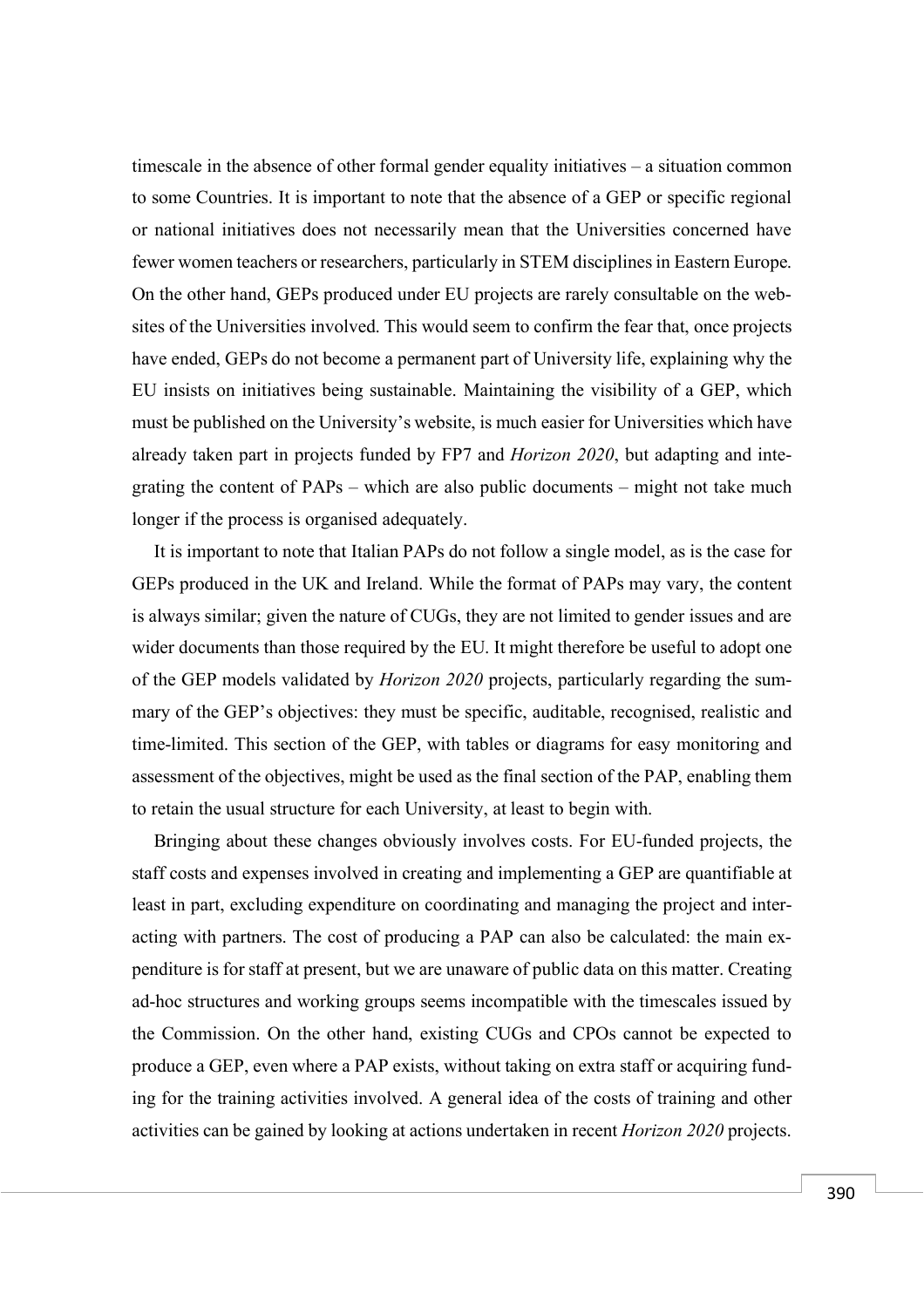The international network created by EU projects with GEPs is another valuable resource. Particularly when it comes to training, we believe the network of connections and partnerships created over the years by RPOs and RFOs benefitting from EU support might be of use. As in EU projects, where expert partners offer participants their experience when producing a new GEP, setting up national and international networks in the coming months might accelerate the production process for GEPs.

Another benefit for Italian Universities joining the networks would be a move towards a standard GEP model which reflects the academic world in Italy. The practice of hiring staff through public examinations, for example, makes it difficult to implement certain strategies used in other countries, although changes could always be made.

A specific problem might be unconscious bias training (Easterly and Ricard 2020), recommended by the EU as a strategy for gender equality, which might be part of a GEP.

Training courses on unconscious bias have been used for some time in Italy, but they are often aimed at the business sector: universities have unique characteristics, requiring educators to adapt unconscious bias training to the specific context.

One risk that requires monitoring, since it is highly likely to occur, is that the extra work involved in turning PAPs into GEPs will fall mainly on women's shoulders. Research shows that the workload involved in producing GEPs under *Athena Swan* falls mainly to women, suggesting that, as the underrepresented gender, women have a personal interest in being part of a programme for change; at the same time, the programme itself does not guarantee that the work involved in setting up and implementing GEPs will be distributed equally (Caffrey et al. 2016). Other research on *Athena Swan* clearly shows a risk of gender segregation, with the job of creating a GEP being carried out mainly by women (Munir *et al.* 2014). Reading the proceedings of conferences and training events run by the *Conferenza Nazionale degli Organismi di Parità* of the Italian universities, and taking part in the same, clearly shows that the participants are mainly women. This leads one to think that there is a real risk of gender equality being considered a women's issue in Italy, even though there is a formal gender balance in working groups. Italian experiences of PAPs reveal that the extra workload involved does not positively impact the careers of women participants (Bencivenga 2019). Neither *Athena Swan* nor CUGs seem to guarantee that the work of drafting and maintaining GEPs and PAPs will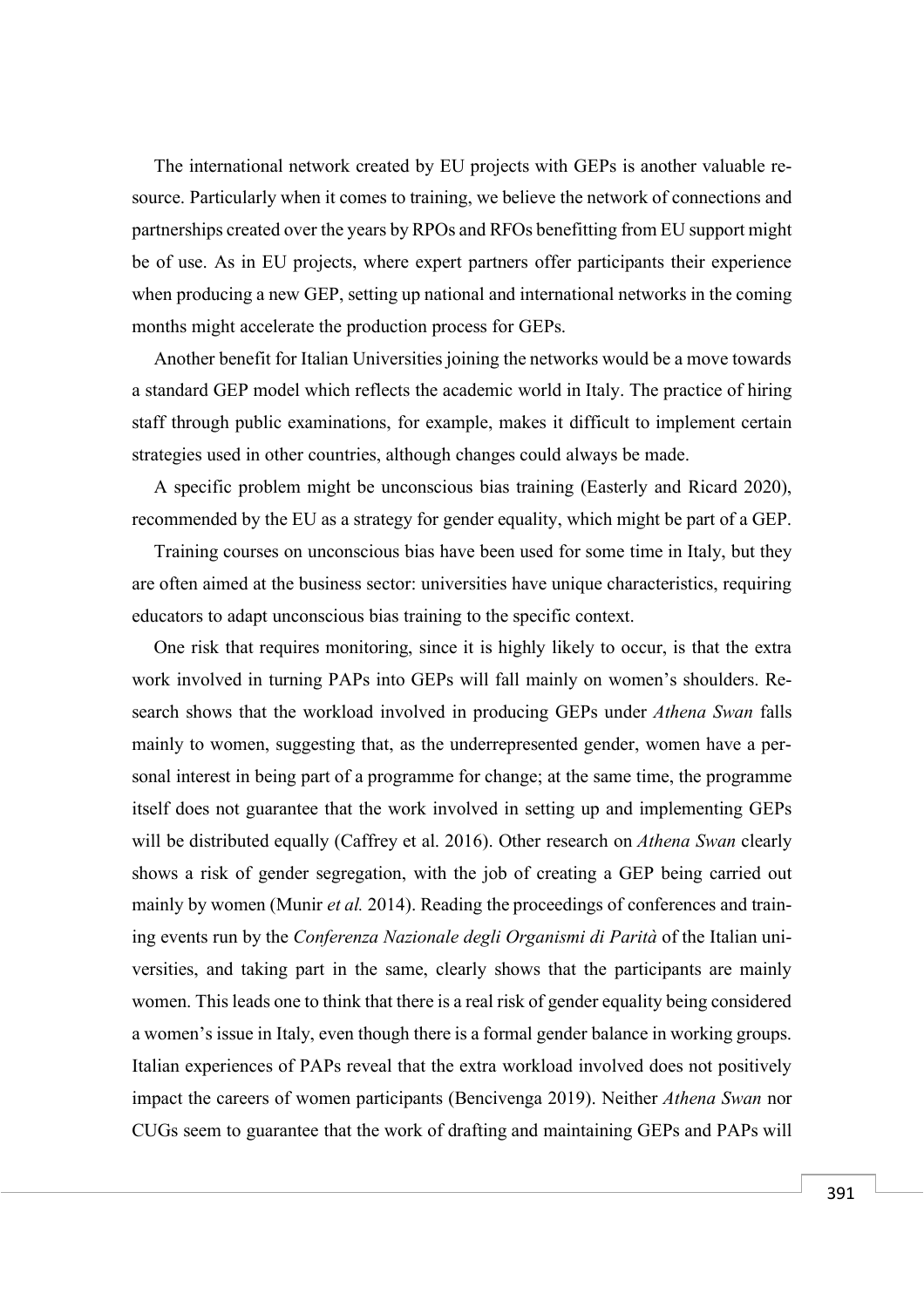be distributed equally between the genders, or at least will have a positive effect on career pathways, as with those who take on additional institutional roles in an academic context. Let us look at the positive aspects. The fact that Italy's CUPs and CPOs already cover equal opportunities, combatting gender discrimination and sexual harassment, protecting workplace wellbeing and the fight against psychological harassment make it more difficult to "extract" the issue of gender equality in one sense. But it also places Italian universities in a favourable position regarding the innovations of *Horizon Europe*, which clearly sets diversity and intersectionality alongside the issue of gender. *Horizon Europe* also includes special funding for research on gender and intersectionality, taking on board criticism that *Horizon 2020* took a polarised view of gender which did not reflect current views on the problems faced (Schmitz *et al.* 2014; Ratzer *et al.* 2018). More recent analysis of *Horizon 2020*'s gender mainstreaming policy suggests that it fails to implement gender mainstreaming, further depoliticising gender equality in the neoliberal context of the Commission (Vida 2021): the new ideas introduced under *Horizon Europe* may help achieve a breakthrough. Many Italian universities seem to have already embarked on widening their gender equality perspective as regards diversity and inclusion. Some have introduced double student ID cards for transgender students, who are therefore able to use their new identity at the university without having to make changes to the civil register (CUG 2013).

Another positive aspect in Italy is that CUGs – and consequently PAPs - are obligatory for all public bodies, not only universities as with AS in the UK and Ireland. This helps create networks and partnerships with benefits at territorial and sectorial level<sup>22</sup>, creating discussion panels for CUGs from different bodies. Examples are the National CUG Forum for Public Administrations and city-wide CUG networks for public administrations (as in Turin and Genoa). They work to share good practice and information and adopt common actions, particularly regarding PAPs and training, thereby harmonising their knowledge and competences and impacting positively on the actions they take.

 $^{22}$  An example is the sectorial network made up of CUG chairpersons from the bodies (Ispra/Arpa/Appa) making up Italy's National Environmental Protection System (Snpa).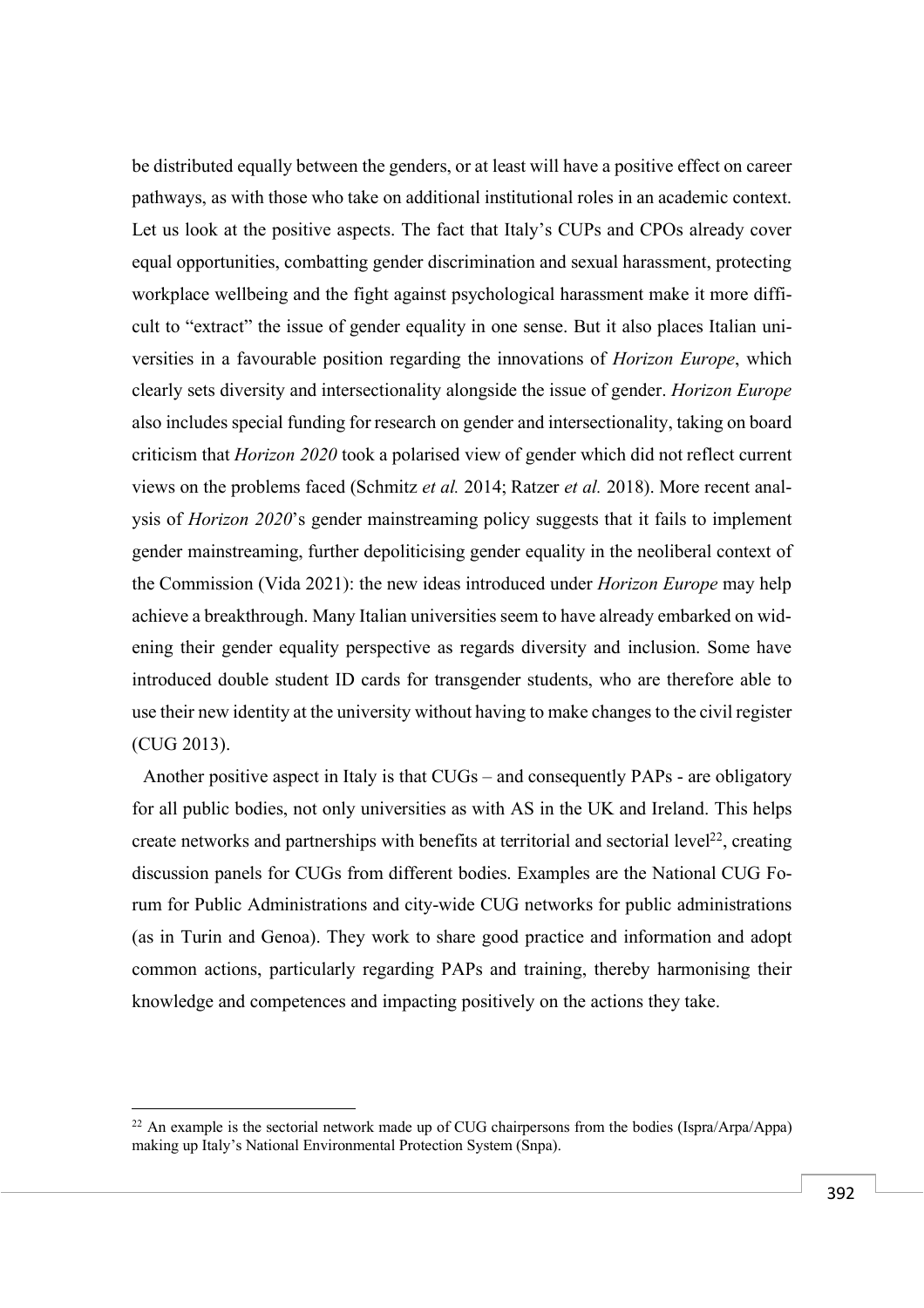# **6. Conclusions**

 $\overline{a}$ 

Gender equality plans (GEPs), applied both in the public and private sectors, set out the legal framework and operating conditions needed to integrate and organise gender-related issues. To create a GEP, organisations must first pinpoint the strategic actions which will enable them to achieve gender equality<sup>23</sup>. A GEP combines a gender mainstreaming perspective with the positive actions needed to remove any obstacles to its achievement.

The gender mainstreaming objective was first announced in 1995 at the IV world conference on women in Beijing, and immediately adopted by the EU. Supporting gender mainstreaming was designed to integrate the gender perspective into government policies by permanently coordinating government ministries' actions, and examining how far equality legislation had been implemented. Another relevant principle discussed at the conference was the importance of promoting gender-disaggregated data. It is important to note that almost three decades after the conference, an analysis of the EU's pathway towards gender equality reveals a persistent gap in many areas. Little emphasis is placed on actions such as disaggregated data and including gender perspectives in teaching pathways, to cite just two of the aspects required by GEPs and already included in gender mainstreaming objectives. While the EU initiative seems to introduce an important change, little progress has been made to date, although things would be different if Universities had striven to take concrete action in the past based on the EU's indications. However, we believe it is important to underline how compulsory GEPs might help gender issues become a fundamental structural aspect of university policies, preventing the systematic undervaluation we have seen in the past.

We hope that the Conference of Italian University Chancellors (CRUI), which has a committee on "Gender Issues", will now focus on taking positive steps to achieve gender equality in senior roles at Italian universities<sup>24</sup>. It would be useful to draw up a common GEP model for Italian universities, as in the case of the Gender Budget.

<sup>&</sup>lt;sup>23</sup> Gender Equality Plans in the private and public sectors in the European Union.

http://www.europarl.europa.eu/RegData/etudes/STUD/2017/583139/IPOL\_STU(2017)583139\_EN.pdf <sup>24</sup> I As of May 2021, Italy has 79 male chancellors and five female chancellors. The five female chancellors are: Giovanna Iannantuoni (Milano Bicocca), Sabina Nuti (Scuola superiore di Sant'Anna, Pisa), Antonella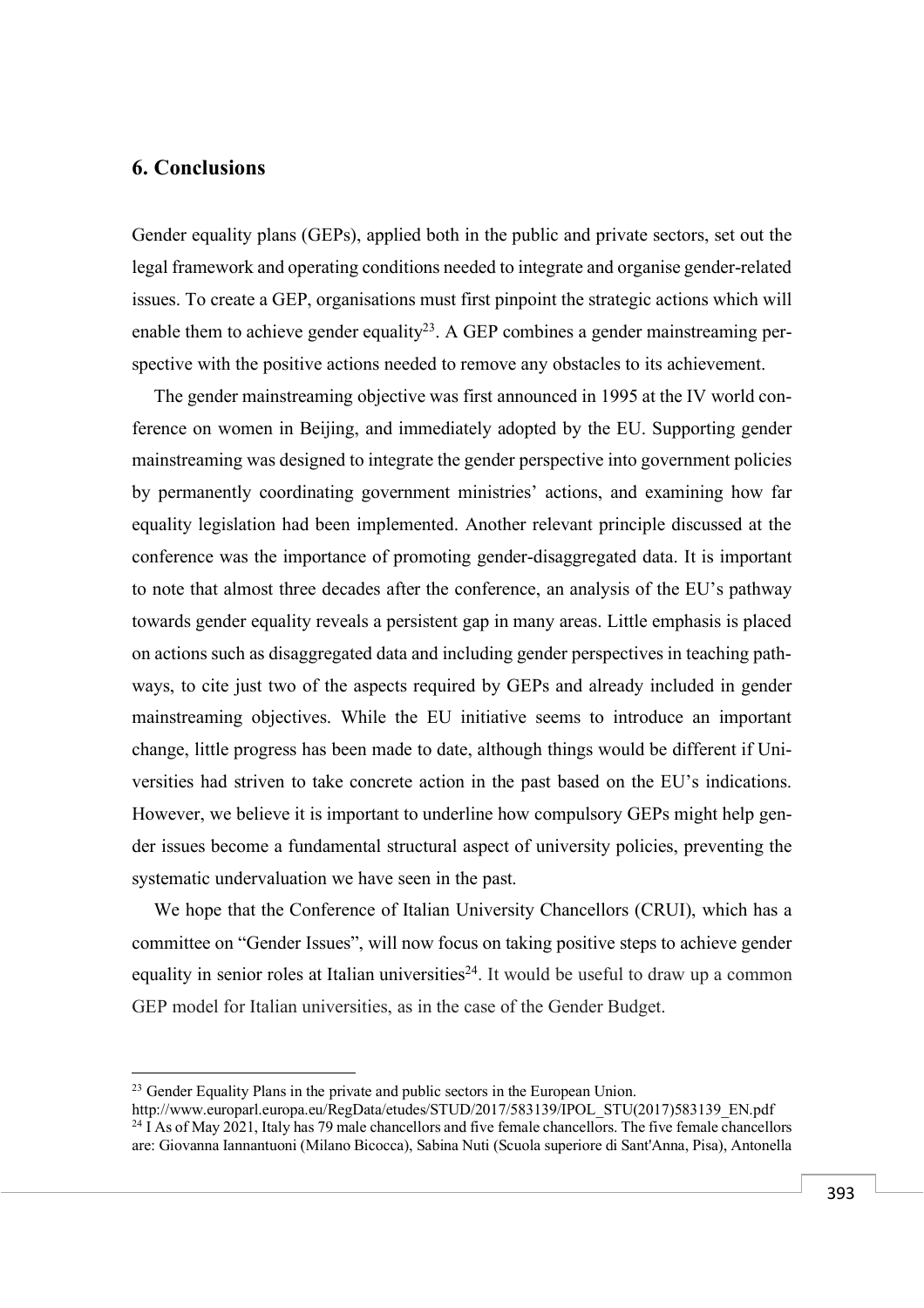*Horizon Europe* is the widest international research and innovation programme in the world, open both to organisations and individuals and offering funding for scientific research projects. The length of the programme coincides with the EU's long-term budget, and it receives total funding of 95.5 billion Euros. Making GEPs compulsory will have a clear impact world-wide in the coming months and years, given the numerous programmes accessible to bodies and individuals outside of the EU.

If the EU's decision to introduce obligatory GEPs under *Horizon Europe* from 2022 is confirmed, it may prove fundamental to harmonising the promotion of gender equality in higher education and research across Europe. GEP projects funded under *Horizon 2020*'s last call will remain in place for a few more years; we hope they will be fundamental in supporting Universities which have not yet taken part in GEP projects to achieve this goal.

A final observation: when it comes to gender equality and equal opportunities, it is important to set aside the competitiveness typical of research environments. The system as a whole progresses more quickly when structural change is harmonised and ideas and targets are shared. The university sector can only flourish and progress if we encourage diversity and mobility.

Creating clusters of Universities/countries in line with EU requirements while leaving wide gaps in the geography of equality would thwart the EU's ambitions for its latest seven-year programme, which aims to integrate and harmonise policies and actions across all contexts and establish a "European education area" through the introduction of European universities.

### **References**

 $\overline{a}$ 

Bencivenga, R. (2019), "Gender Equality in Academia: Comparative Perspectives From Feminist Institutionalism", in Paoloni, P., Paoloni, M. and Arduini, S. (eds. by), *Proceedings of the 2nd International Conference on Gender Research ICGR 2019,* 

Polimeni (Università Sapienza, Rome), Tiziana Lippiello (Ca' Foscari, Venice), Maria Grazia Monaci (Università della Valle d'Aosta). There were seven female chancellors until last year. www.crui.it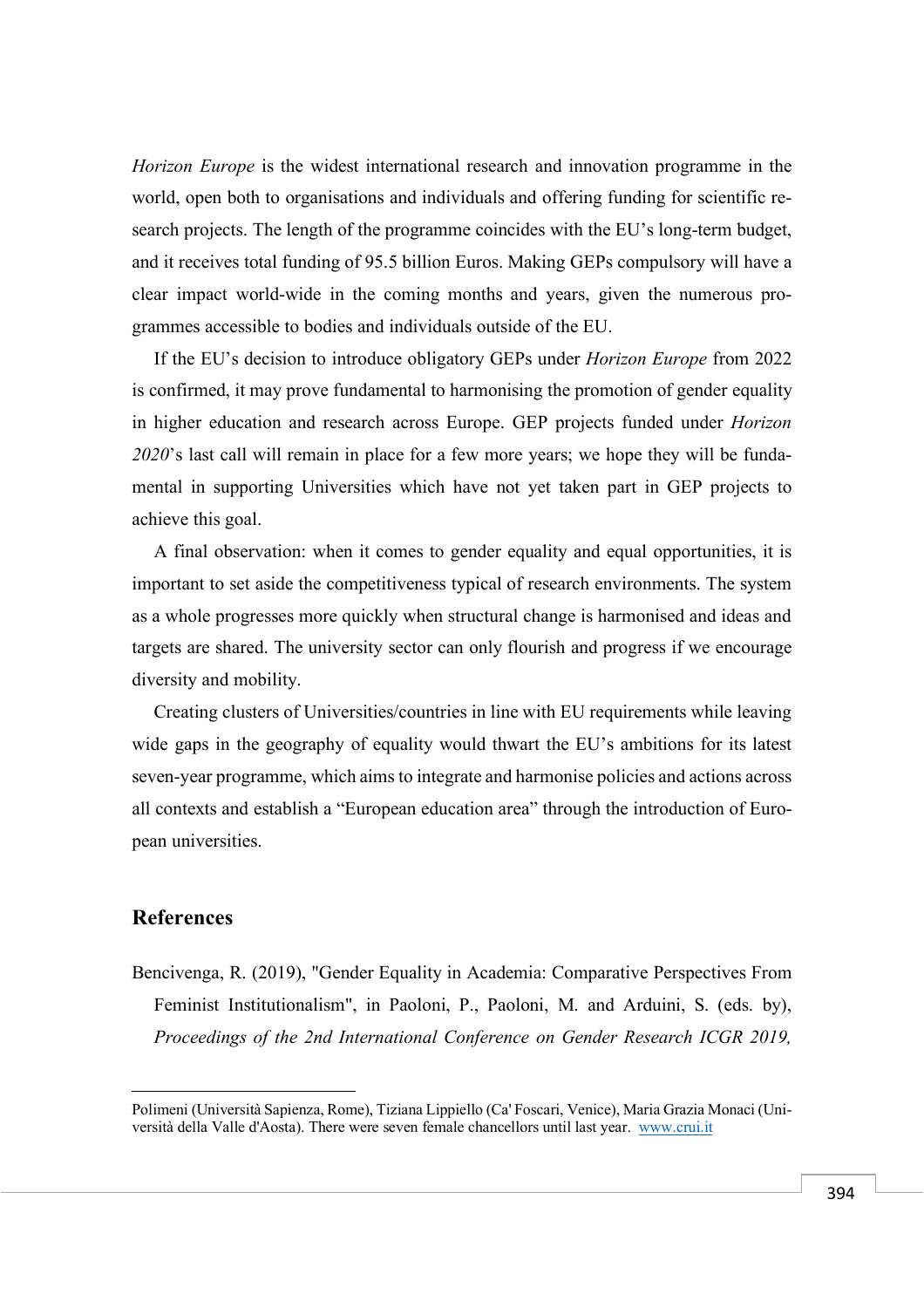Roma, Università RomaTre, pp. 66-72.

- Bencivenga, R., Schmitz, S., Villa, P., Maihofer, A. and Meyer, K. (2014), Perspectives of gender studies in German speaking contexts, in *AG AboutGender - International Journal of Gender Studies*, vol. 3, n. 2, pp. 213-232.
- Caffrey, L., Wyatt, D., Fudge, N., Mattingley, H., Williamson, C. and McKevitt, C. (2016), Gender equity programmes in academic medicine: A realist evaluation approach to Athena SWAN processes, in *BMJ Open*, vol. 6, n. 9, pp. 1-9, https://doi.org/10.1136/bmjopen-2016-012090
- CUG (2013), *Piano di Azioni Positive 2013-2016*. http://cpo.unige.it/sites/cpo.unige.it/files/pagine/Piano delle Azioni Positive\_ 2013- 2016.pdf
- Drew, E., Bencivenga, R., Ratzer, B., Poggio, B. and Sağlamer, G. (2018), Gender in Horizon 2020: The Case of Gender Equality Plans, *AG AboutGender - Rivista internazionale di studi di genere*, vol. 6, n. 12, pp. 326-355, https://doi.org/10.15167/2279-5057/AG2017.6.12.488
- Easterly, D. M. and Ricard, C. S. (2020), Conscious efforts to end unconscious bias: Why women leave academic research, in *Journal of Research Administration*, vol. 51, n. 1, pp. 90-102.
- European Commission. Directorate-General for Research and Innovation (2013), *Gendered Innovations. How Gender Analysis Contributes to Research*, in Schiebinger, L. and Klinge, I. (eds. by), Publications Office of the European Union, https://doi.org/10.2777/11868
- European Commission. Directorate-General for Research and Innovation (2020), *Gendered Innovations 2: How Inclusive Analysis Contributes to Policy Review*, in Schiebinger, L. and Klinge, I. (eds. by), Publications Office of the European Union, https://doi.org/10.2777/53572
- European Commission (2019), *She Figures 2018*, Publications Office of the European Union, https://doi.org/10.2777/936
- Galizzi, G. and Siboni, B. (2016), Positive action plans in Italian universities: Does gender really matter?, in *Meditari Accountancy Research*, vol. 24, n. 2, pp. 246-268, https://doi.org/10.1108/MEDAR-09-2015-0062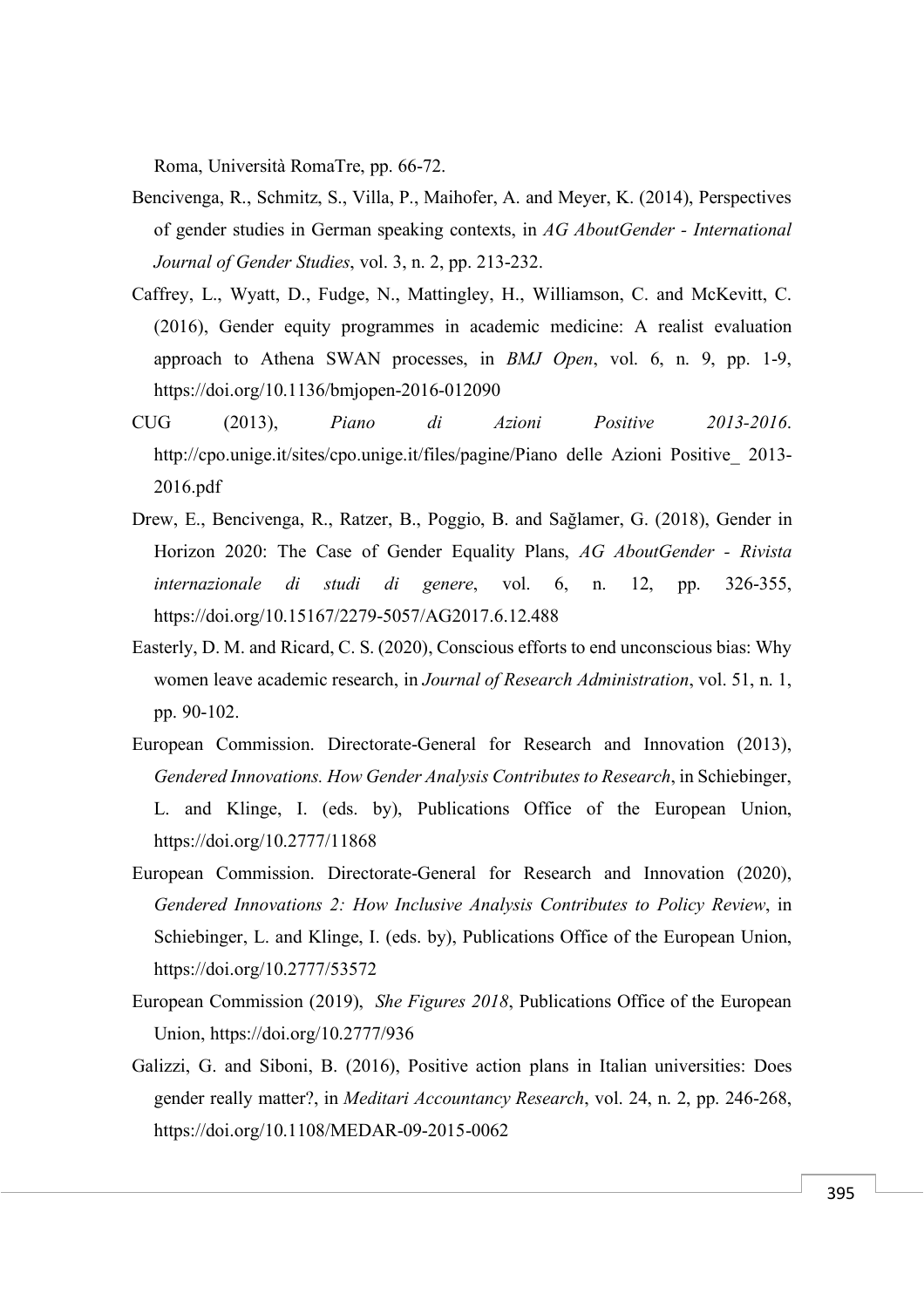- Lombardo, E. and Forest, M. (2014), The Europeanization of Gender Equality Policies: A Discursive-Sociological Approach, in *Igarss 2014*, vol. 13, n. 1, pp. 1-5, https://doi.org/10.1007/s13398-014-0173-7.2
- Lombardo, E. and Meier, P. (2006), Gender mainstreaming in the EU: Incorporating a feminist reading?, in *European Journal of Women's Studies*, vol. 13, n. 2, pp. 151-166, https://doi.org/10.1177/1350506806062753
- Meier, P. (2018), "The Dilution of the Ultimate Goal? Lessons from Gender Mainstreaming, in Scholten, P. W. A., and van Breugel, I. (eds. by), *Mainstreaming Integration Governance: New Trends in Migrant Integration Policies in Europe,* Palgrave Macmillan, pp. 171-189, https://doi.org/10.1007/978-3-319-59277-0
- Mergaert, L. and Lombardo, E. (2014), Resistance to implementing gender mainstreaming in EU Research Policy, in *European Integration Online Papers*, 18, pp. 1-21, https://doi.org/10.1695/2014005
- Munir, F., Mason, C., McDermott, H., Morris, J., Bagihole, B. and Nevill, M. (2014), *Advancing Women's Careers in Science, Technology, Engineering, Mathematics and Medicine*, Loughborough University.
- Ovseiko, P. V, Chapple, A., Edmunds, L. D. and Ziebland, S. (2017), Advancing gender equality through the Athena SWAN Charter for Women in Science: an exploratory study of women's and men's perceptions, in *Health Research Policy and Systems*, vol. 15, n. 1, p. 12.
- Rapetti, E. and Poggio, B. (2018), I piani di Azioni Positive delle Università italiane, in R. Kodilja, R., Tomio, P. (eds. by), *Partecipazione ed empowerment delle donne*, Pisa, ETS, pp. 147-172.
- Stratigaki, M. (2005), Gender mainstreaming vs positive action: An ongoing conflict in EU gender equality policy, in *European Journal of Women's Studies*, vol. 12, n. 2, pp. 165-186, https://doi.org/10.1177/1350506805051236
- Tannenbaum, C., Ellis, R. P., Eyssel, F., Zou, J. and Schiebinger, L. (2019), Sex and gender analysis improves science and engineering, in *Nature*, vol. 575, n. 7781, pp. 137-146, https://doi.org/10.1038/s41586-019-1657-6.
- Tannenbaum, C., Greaves, L. and Graham, I. D. (2016), Why sex and gender matter in implementation research, in *BMC Medical Research Methodology*, vol. 16, n. 1, pp.